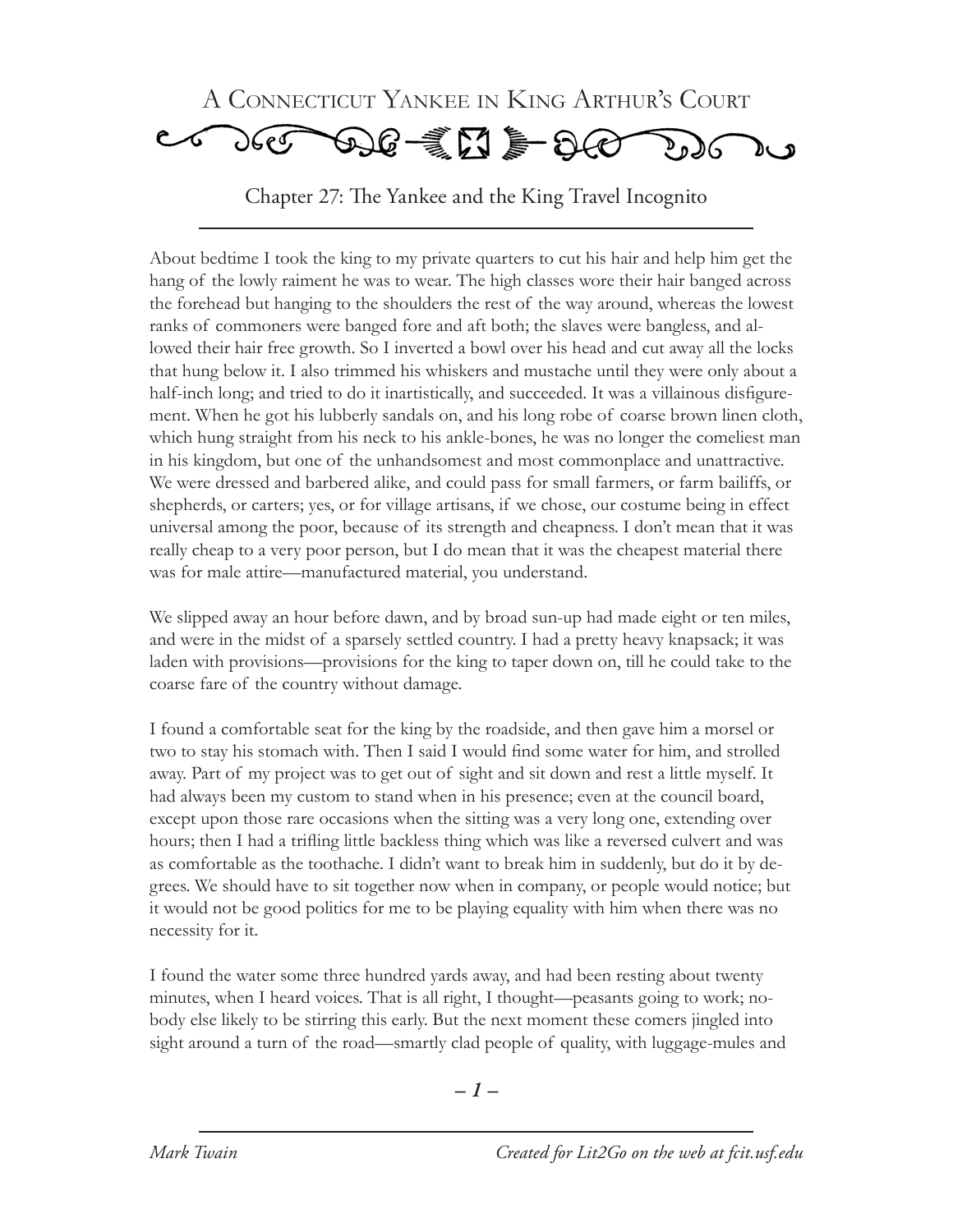servants in their train! I was off like a shot, through the bushes, by the shortest cut. For a while it did seem that these people would pass the king before I could get to him; but desperation gives you wings, you know, and I canted my body forward, inflated my breast, and held my breath and flew. I arrived. And in plenty good enough time, too.

"Pardon, my king, but it's no time for ceremony—jump! Jump to your feet—some quality are coming!"

"Is that a marvel? Let them come."

"But my liege! You must not be seen sitting. Rise!—and stand in humble posture while they pass. You are a peasant, you know."

"True—I had forgot it, so lost was I in planning of a huge war with Gaul"—he was up by this time, but a farm could have got up quicker, if there was any kind of a boom in real estate—"and right-so a thought came randoming overthwart this majestic dream the which—"

"A humbler attitude, my lord the king—and quick! Duck your head! —more!—still more!—droop it!"

He did his honest best, but lord, it was no great things. He looked as humble as the leaning tower at Pisa. It is the most you could say of it. Indeed, it was such a thundering poor success that it raised wondering scowls all along the line, and a gorgeous flunkey at the tail end of it raised his whip; but I jumped in time and was under it when it fell; and under cover of the volley of coarse laughter which followed, I spoke up sharply and warned the king to take no notice. He mastered himself for the moment, but it was a sore tax; he wanted to eat up the procession. I said:

"It would end our adventures at the very start; and we, being without weapons, could do nothing with that armed gang. If we are going to succeed in our emprise, we must not only look the peasant but act the peasant."

"It is wisdom; none can gainsay it. Let us go on, Sir Boss. I will take note and learn, and do the best I may."

He kept his word. He did the best he could, but I've seen better. If you have ever seen an active, heedless, enterprising child going diligently out of one mischief and into another all day long, and an anxious mother at its heels all the while, and just saving it by a hair from drowning itself or breaking its neck with each new experiment, you've seen the king and me.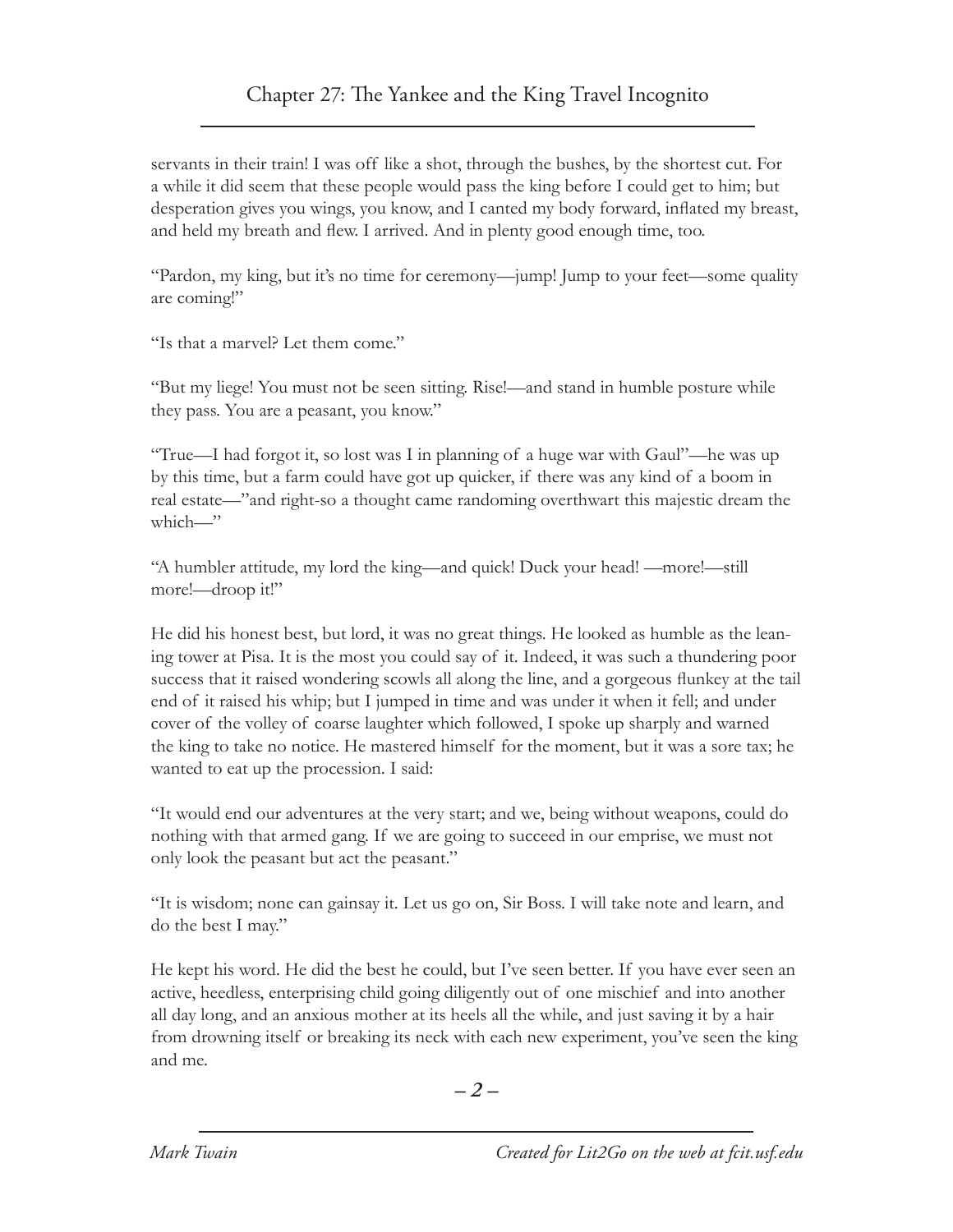If I could have foreseen what the thing was going to be like, I should have said, No, if anybody wants to make his living exhibiting a king as a peasant, let him take the layout; I can do better with a menagerie, and last longer. And yet, during the first three days I never allowed him to enter a hut or other dwelling. If he could pass muster anywhere during his early novitiate it would be in small inns and on the road; so to these places we confined ourselves. Yes, he certainly did the best he could, but what of that? He didn't improve a bit that I could see.

He was always frightening me, always breaking out with fresh astonishers, in new and unexpected places. Toward evening on the second day, what does he do but blandly fetch out a dirk from inside his robe!

"Great guns, my liege, where did you get that?"

"From a smuggler at the inn, yester eve."

"What in the world possessed you to buy it?"

"We have escaped divers dangers by wit—thy wit—but I have bethought me that it were but prudence if I bore a weapon, too. Thine might fail thee in some pinch."

"But people of our condition are not allowed to carry arms. What would a lord say—yes, or any other person of whatever condition —if he caught an upstart peasant with a dagger on his person?"

It was a lucky thing for us that nobody came along just then. I persuaded him to throw the dirk away; and it was as easy as persuading a child to give up some bright fresh new way of killing itself. We walked along, silent and thinking. Finally the king said:

"When ye know that I meditate a thing inconvenient, or that hath a peril in it, why do you not warn me to cease from that project?"

It was a startling question, and a puzzler. I didn't quite know how to take hold of it, or what to say, and so, of course, I ended by saying the natural thing:

"But, sire, how can I know what your thoughts are?"

The king stopped dead in his tracks, and stared at me.

"I believed thou wert greater than Merlin; and truly in magic thou art. But prophecy is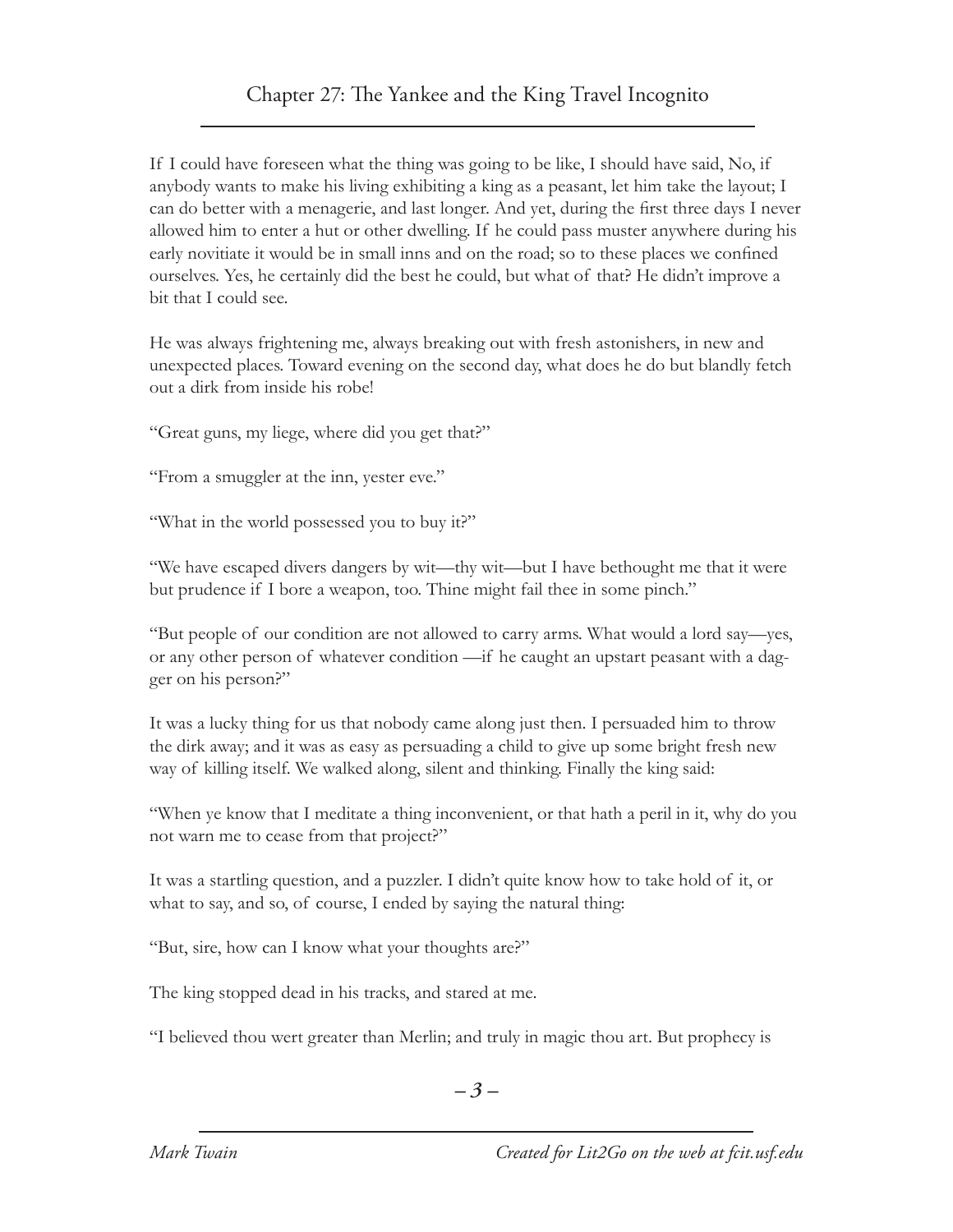greater than magic. Merlin is a prophet."

I saw I had made a blunder. I must get back my lost ground. After a deep reflection and careful planning, I said:

"Sire, I have been misunderstood. I will explain. There are two kinds of prophecy. One is the gift to foretell things that are but a little way off, the other is the gift to foretell things that are whole ages and centuries away. Which is the mightier gift, do you think?"

"Oh, the last, most surely!"

"True. Does Merlin possess it?"

"Partly, yes. He foretold mysteries about my birth and future kingship that were twenty years away."

"Has he ever gone beyond that?"

"He would not claim more, I think."

"It is probably his limit. All prophets have their limit. The limit of some of the great prophets has been a hundred years."

"These are few, I ween."

"There have been two still greater ones, whose limit was four hundred and six hundred years, and one whose limit compassed even seven hundred and twenty."

"Gramercy, it is marvelous!"

"But what are these in comparison with me? They are nothing."

"What? Canst thou truly look beyond even so vast a stretch of time as—"

"Seven hundred years? My liege, as clear as the vision of an eagle does my prophetic eye penetrate and lay bare the future of this world for nearly thirteen centuries and a half!"

My land, you should have seen the king's eyes spread slowly open, and lift the earth's entire atmosphere as much as an inch! That settled Brer Merlin. One never had any occasion to prove his facts, with these people; all he had to do was to state them. It never occurred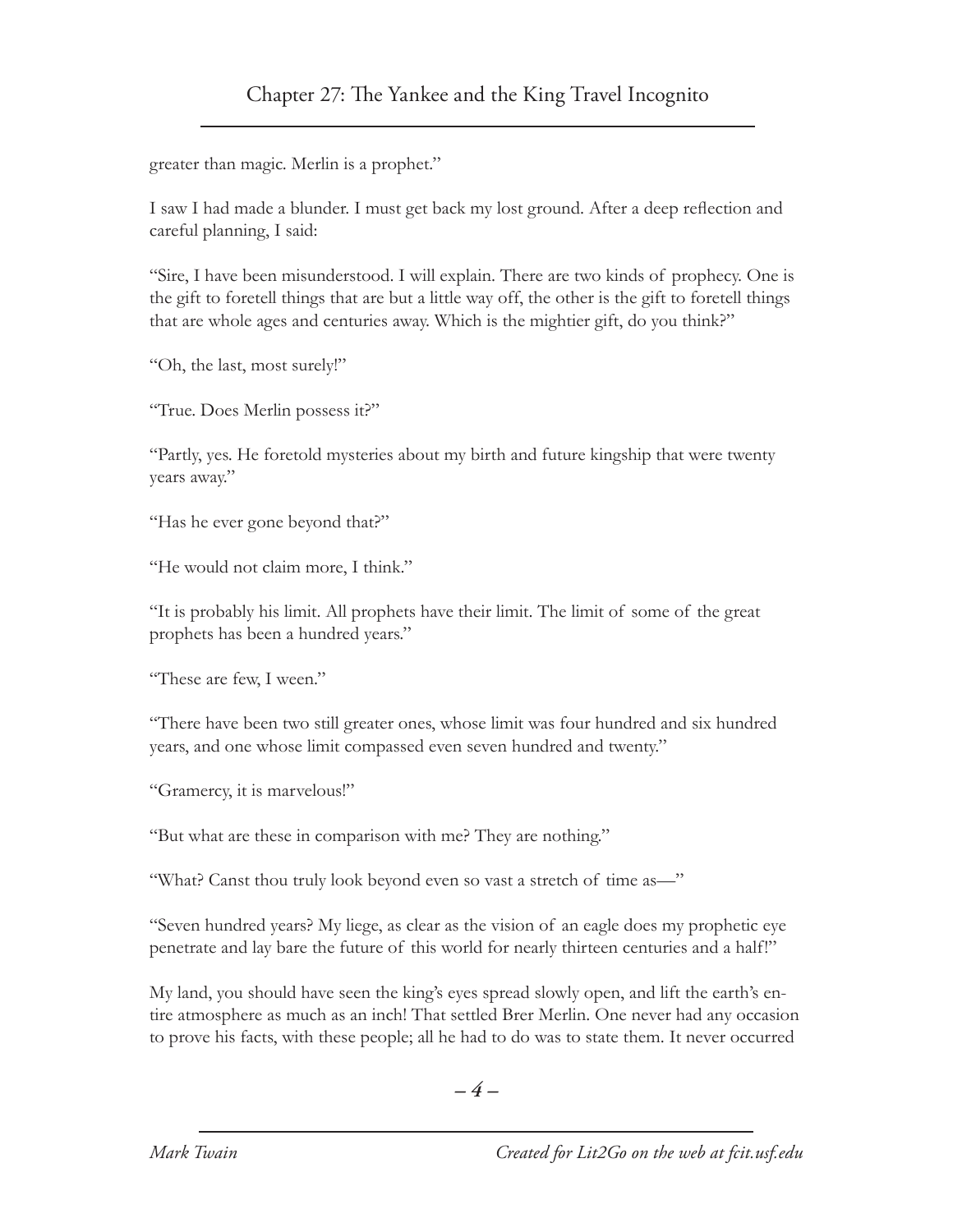to anybody to doubt the statement.

"Now, then," I continued, "I could work both kinds of prophecy —the long and the short—if I chose to take the trouble to keep in practice; but I seldom exercise any but the long kind, because the other is beneath my dignity. It is properer to Merlin's sort —stumptail prophets, as we call them in the profession. Of course, I whet up now and then and flirt out a minor prophecy, but not often—hardly ever, in fact. You will remember that there was great talk, when you reached the Valley of Holiness, about my having prophesied your coming and the very hour of your arrival, two or three days beforehand."

"Indeed, yes, I mind it now."

"Well, I could have done it as much as forty times easier, and piled on a thousand times more detail into the bargain, if it had been five hundred years away instead of two or three days."

"How amazing that it should be so!"

"Yes, a genuine expert can always foretell a thing that is five hundred years away easier than he can a thing that's only five hundred seconds off."

"And yet in reason it should clearly be the other way; it should be five hundred times as easy to foretell the last as the first, for, indeed, it is so close by that one uninspired might almost see it. In truth, the law of prophecy doth contradict the likelihoods, most strangely making the difficult easy, and the easy difficult."

It was a wise head. A peasant's cap was no safe disguise for it; you could know it for a king's under a diving-bell, if you could hear it work its intellect.

I had a new trade now, and plenty of business in it. The king was as hungry to find out everything that was going to happen during the next thirteen centuries as if he were expecting to live in them. From that time out, I prophesied myself bald-headed trying to supply the demand. I have done some indiscreet things in my day, but this thing of playing myself for a prophet was the worst. Still, it had its ameliorations. A prophet doesn't have to have any brains. They are good to have, of course, for the ordinary exigencies of life, but they are no use in professional work. It is the restfulest vocation there is. When the spirit of prophecy comes upon you, you merely cake your intellect and lay it off in a cool place for a rest, and unship your jaw and leave it alone; it will work itself: the result is prophecy.

Every day a knight-errant or so came along, and the sight of them fired the king's martial spirit every time. He would have forgotten himself, sure, and said something to them in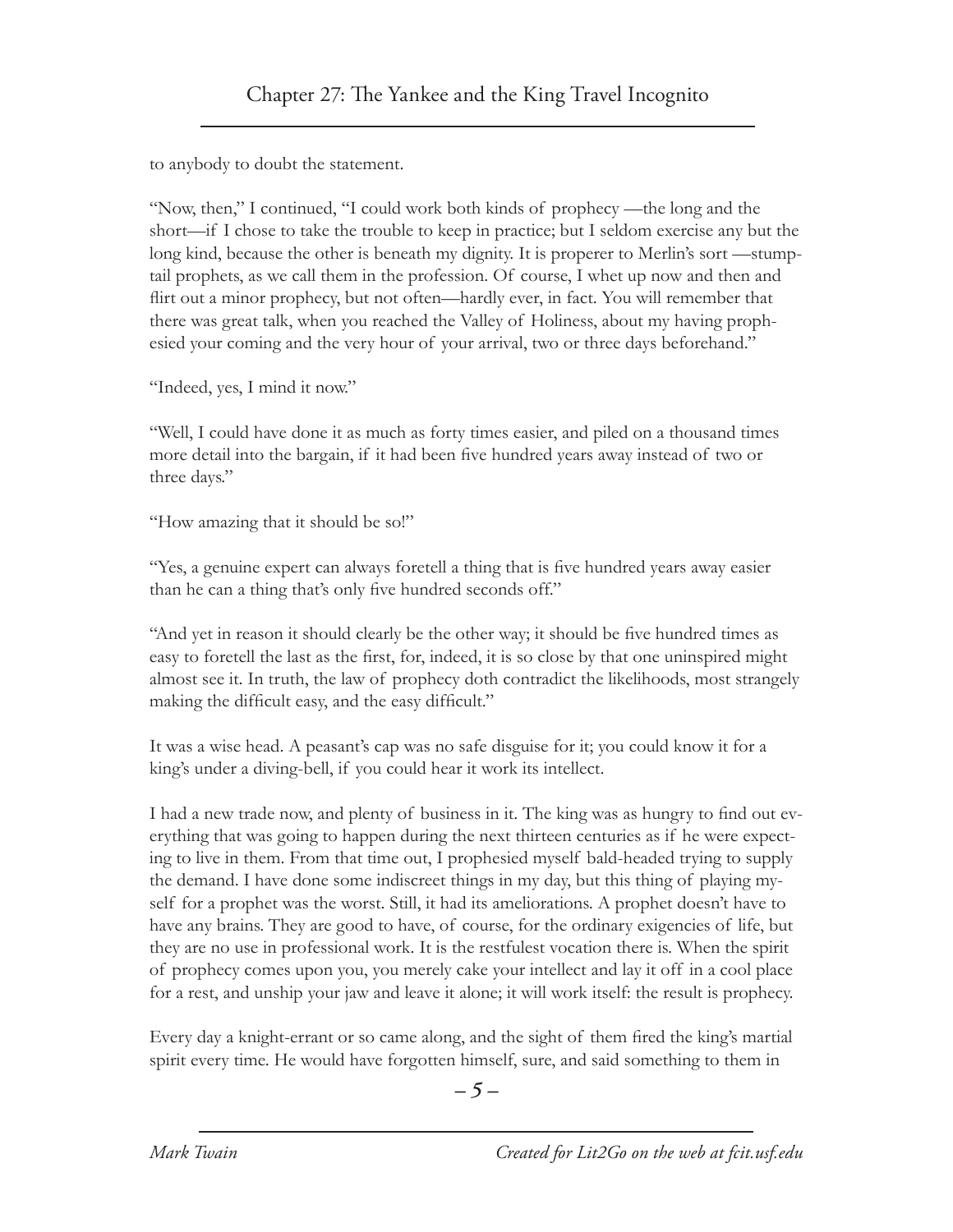a style a suspicious shade or so above his ostensible degree, and so I always got him well out of the road in time. Then he would stand and look with all his eyes; and a proud light would flash from them, and his nostrils would inflate like a war-horse's, and I knew he was longing for a brush with them. But about noon of the third day I had stopped in the road to take a precaution which had been suggested by the whip-stroke that had fallen to my share two days before; a precaution which I had afterward decided to leave untaken, I was so loath to institute it; but now I had just had a fresh reminder: while striding heedlessly along, with jaw spread and intellect at rest, for I was prophesying, I stubbed my toe and fell sprawling. I was so pale I couldn't think for a moment; then I got softly and carefully up and unstrapped my knapsack. I had that dynamite bomb in it, done up in wool in a box. It was a good thing to have along; the time would come when I could do a valuable miracle with it, maybe, but it was a nervous thing to have about me, and I didn't like to ask the king to carry it. Yet I must either throw it away or think up some safe way to get along with its society. I got it out and slipped it into my scrip, and just then here came a couple of knights. The king stood, stately as a statue, gazing toward them—had forgotten himself again, of course—and before I could get a word of warning out, it was time for him to skip, and well that he did it, too. He supposed they would turn aside. Turn aside to avoid trampling peasant dirt under foot? When had he ever turned aside himself—or ever had the chance to do it, if a peasant saw him or any other noble knight in time to judiciously save him the trouble? The knights paid no attention to the king at all; it was his place to look out himself, and if he hadn't skipped he would have been placidly ridden down, and laughed at besides.

The king was in a flaming fury, and launched out his challenge and epithets with a most royal vigor. The knights were some little distance by now. They halted, greatly surprised, and turned in their saddles and looked back, as if wondering if it might be worth while to bother with such scum as we. Then they wheeled and started for us. Not a moment must be lost. I started for them . I passed them at a rattling gait, and as I went by I flung out a hair-lifting soul-scorching thirteen-jointed insult which made the king's effort poor and cheap by comparison. I got it out of the nineteenth century where they know how. They had such headway that they were nearly to the king before they could check up; then, frantic with rage, they stood up their horses on their hind hoofs and whirled them around, and the next moment here they came, breast to breast. I was seventy yards off, then, and scrambling up a great bowlder at the roadside. When they were within thirty yards of me they let their long lances droop to a level, depressed their mailed heads, and so, with their horse-hair plumes streaming straight out behind, most gallant to see, this lightning express came tearing for me! When they were within fifteen yards, I sent that bomb with a sure aim, and it struck the ground just under the horses' noses.

Yes, it was a neat thing, very neat and pretty to see. It resembled a steamboat explosion on the Mississippi; and during the next fifteen minutes we stood under a steady drizzle